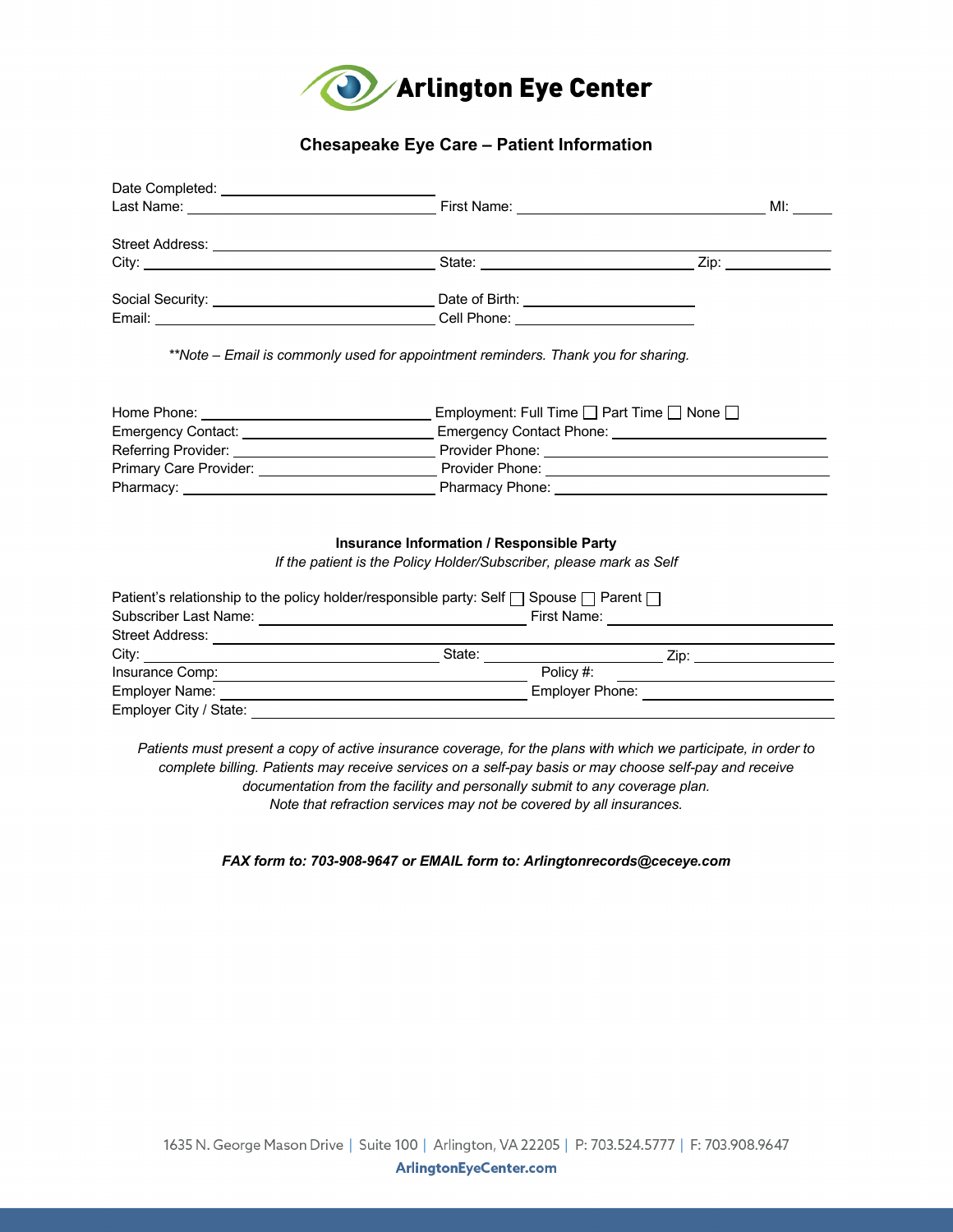

### **Medical History Questionnaire**

| Date of last eye examination: |                         |                          |                 |
|-------------------------------|-------------------------|--------------------------|-----------------|
| Reason for today's visit:     |                         |                          |                 |
| Eye Pain $\Box$               | Flashes of Light $\Box$ | Light Sensitivity $\Box$ | Halos $\square$ |
| Blurred Vision D              | Floaters $\Box$         | Double Vision $\Box$     |                 |
| Eyelid Crusting $\Box$        | Discharge $\Box$        | Decreased Vision □       |                 |
|                               |                         |                          |                 |

List all current medications (prescription and over the counter):

| . . |  |
|-----|--|
|     |  |
|     |  |
|     |  |
|     |  |

Do you have any allergies to any medications: Yes  $\Box$  No

| <b>Medication</b> | Symptom |
|-------------------|---------|
|                   |         |
|                   |         |

Please answer the following EYE HISTORY questions about YOURSELF:

| Do you have any of the following    | <b>YES</b> | <b>NO</b> | If yes, please explain: |
|-------------------------------------|------------|-----------|-------------------------|
| eye conditions?                     |            |           |                         |
| Cataracts                           |            |           |                         |
| Glaucoma                            |            |           |                         |
| <b>Macular Degeneration</b>         |            |           |                         |
| "Lazy Eye" or Strabismus "Eye Turn" |            |           |                         |
| <b>Retinal Detachment</b>           |            |           |                         |
| <b>Corneal Disease</b>              |            |           |                         |
| Dry Eyes                            |            |           |                         |

## Please answer the following FAMILY EYE HISTORY:

| <b>Family History</b>               | <b>YES</b> | <b>NO</b> | <b>Relationship:</b> |
|-------------------------------------|------------|-----------|----------------------|
| Cataracts                           |            |           |                      |
| Glaucoma                            |            |           |                      |
| <b>Macular Degeneration</b>         |            |           |                      |
| "Lazy Eye" or Strabismus "Eye Turn" |            |           |                      |
| <b>Retinal Detachment</b>           |            |           |                      |
| <b>Corneal Disease</b>              |            |           |                      |
| Dry Eyes                            |            |           |                      |

Have you had any eye surgeries? Yes  $\Box$  No  $\Box$  If yes, please explain:

 $\mathcal{L}_\text{max} = \mathcal{L}_\text{max} = \mathcal{L}_\text{max} = \mathcal{L}_\text{max} = \mathcal{L}_\text{max} = \mathcal{L}_\text{max} = \mathcal{L}_\text{max} = \mathcal{L}_\text{max} = \mathcal{L}_\text{max} = \mathcal{L}_\text{max} = \mathcal{L}_\text{max} = \mathcal{L}_\text{max} = \mathcal{L}_\text{max} = \mathcal{L}_\text{max} = \mathcal{L}_\text{max} = \mathcal{L}_\text{max} = \mathcal{L}_\text{max} = \mathcal{L}_\text{max} = \mathcal{$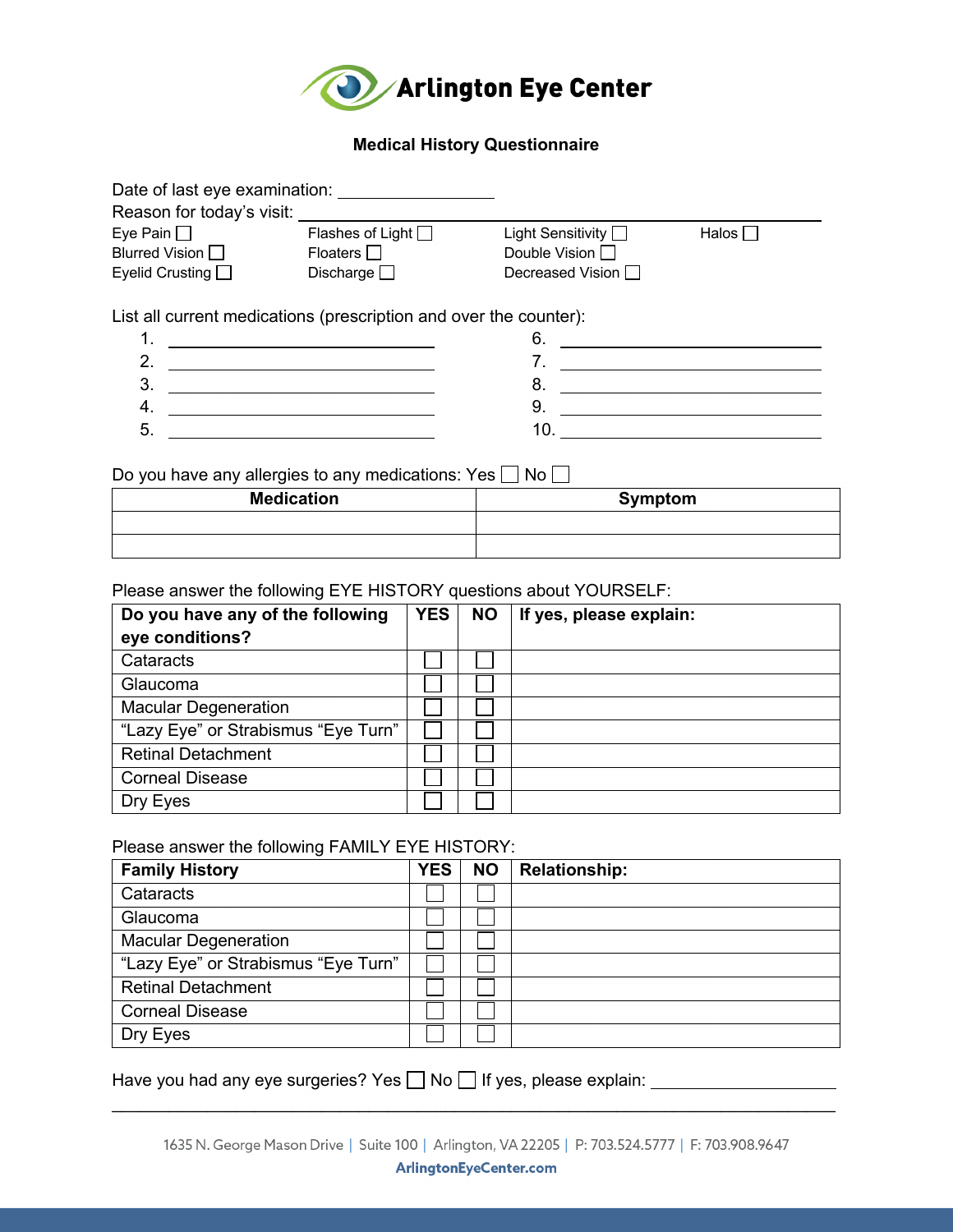

## **Social:**

| Do you drive? Yes $\Box$ No $\Box$                                             |
|--------------------------------------------------------------------------------|
| Have you ever had a blood transfusion? Yes $\Box$ No $\Box$ If yes, what year? |
| Do you smoke? Never Smoked □ Former Smoker □ Current Smoker □ If yes, how many |
| packs per day?                                                                 |
| Do you drink alcohol? Yes $\Box$ No $\Box$ If yes, how many drinks per week?   |

Please answer the following MEDICAL HISTORY questions about YOURSELF:

| Do you have any of the following         | <b>YES</b> | <b>NO</b> | If yes, please explain: |
|------------------------------------------|------------|-----------|-------------------------|
| medical conditions?                      |            |           |                         |
| <b>High Blood Pressure</b>               |            |           |                         |
| <b>Heart Disease or Heart Conditions</b> |            |           |                         |
| <b>High Cholesterol</b>                  |            |           |                         |
| <b>Stroke</b>                            |            |           |                         |
| <b>Diabetes</b>                          |            |           |                         |
| <b>Thyroid</b>                           |            |           |                         |
| <b>Autoimmune Disorders</b>              |            |           |                         |
| <b>HIV</b>                               |            |           |                         |
| Asthma                                   |            |           |                         |
| Ear/Nose/Throat Conditions               |            |           |                         |
| <b>Environmental/Seasonal Allergies</b>  |            |           |                         |
| <b>Headaches</b>                         |            |           |                         |
| <b>Neurological Conditions</b>           |            |           |                         |
| <b>Kidney Conditions</b>                 |            |           |                         |
| <b>Liver Conditions or Hepatitis</b>     |            |           |                         |
| <b>Urinary Conditions</b>                |            |           |                         |
| <b>Bleeding Disorders</b>                |            |           |                         |
| Cancer                                   |            |           |                         |
| Anxiety/Depression                       |            |           |                         |
| Other                                    |            |           |                         |

### Please answer the following FAMILY MEDICAL HISTORY:

| <b>Family History</b>      | <b>YES</b> | <b>NO</b> | <b>Relationship:</b> |
|----------------------------|------------|-----------|----------------------|
| Cancer                     |            |           |                      |
| <b>Diabetes</b>            |            |           |                      |
| <b>Heart Disease</b>       |            |           |                      |
| <b>High Blood Pressure</b> |            |           |                      |
| <b>Kidney Disease</b>      |            |           |                      |
| <b>Stroke</b>              |            |           |                      |

Have you ever been hospitalized or had surgery? Yes  $\Box$  No  $\Box$  If yes, please explain:

 $\mathcal{L}_\text{max} = \mathcal{L}_\text{max} = \mathcal{L}_\text{max} = \mathcal{L}_\text{max} = \mathcal{L}_\text{max} = \mathcal{L}_\text{max} = \mathcal{L}_\text{max} = \mathcal{L}_\text{max} = \mathcal{L}_\text{max} = \mathcal{L}_\text{max} = \mathcal{L}_\text{max} = \mathcal{L}_\text{max} = \mathcal{L}_\text{max} = \mathcal{L}_\text{max} = \mathcal{L}_\text{max} = \mathcal{L}_\text{max} = \mathcal{L}_\text{max} = \mathcal{L}_\text{max} = \mathcal{$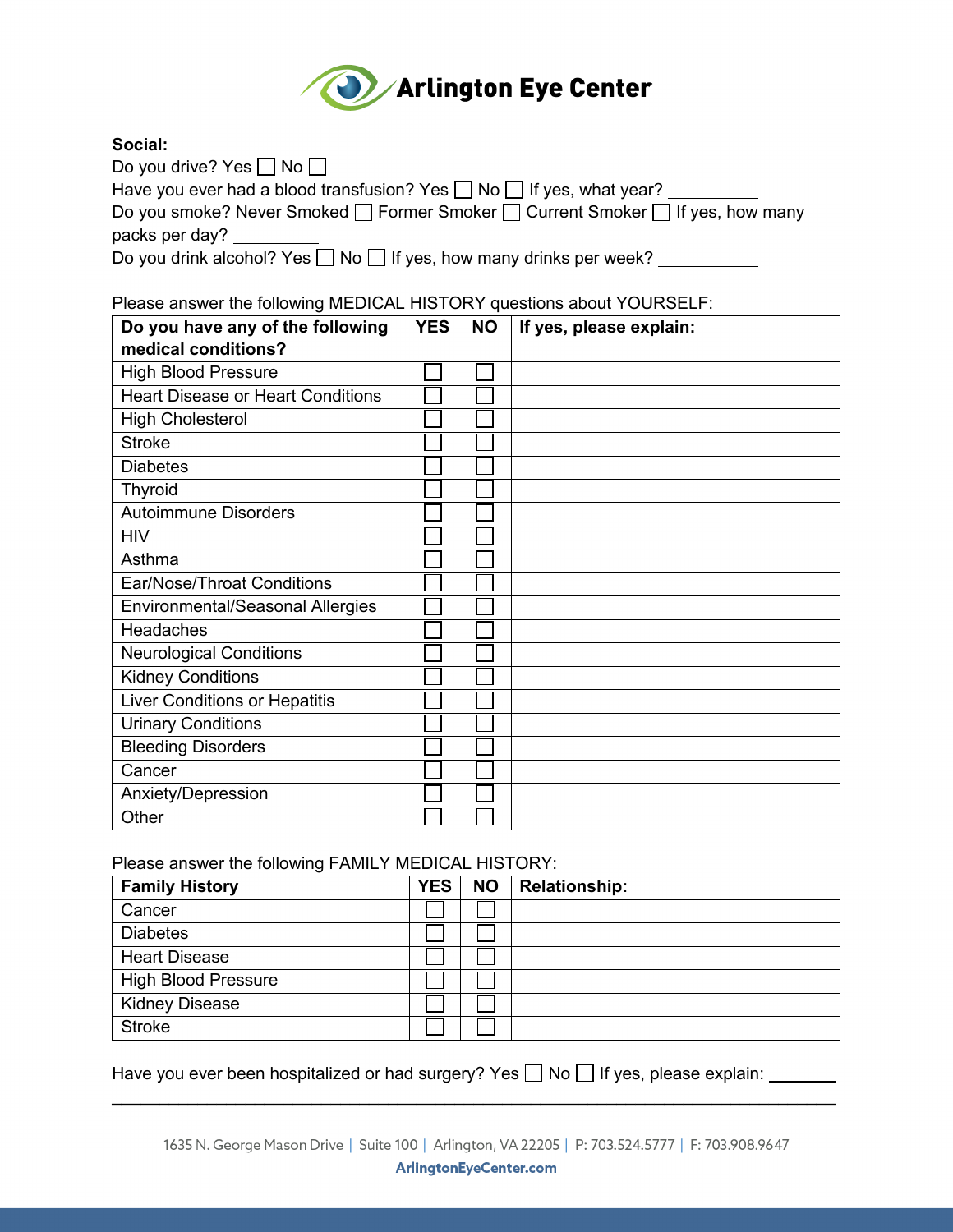

## **Notice of Privacy Practices Consent**

 Our Notice of Privacy Practices provides information about how we may use and disclose Protected Health Information about you. The Notice contains a Patient Rights section describing your rights under the law. You have the right to review our Notice before signing this Consent. The Notice is available on our website, posted in the office and available to you in paper form upon request. The terms of our Notice may change. If we change our Notice, you may obtain a revised copy by contacting our office.

 You have the right to request that we restrict how Protected Health Information about you is used or disclosed for treatment, payment or health care operations. We are not required to agree to this restriction, except in certain limited instances, but if we do, we shall honor that agreement.

 By signing this form, you consent to our use and disclosure of Protected Health Information about you for revocation shall not affect any disclosures we have already made in reliance on you prior Consent. The Practice provides this form to comply with the Health Insurance Portability and Accountability Act of 1996 non-subsidized treatment, payment and health care operations, and for other purposes as permitted or required by law. You have the right to revoke this Consent, in writing, signed by you. However, such a (HIPAA).

The patient understands that:

- • Protected Health Information may be disclosed or used for treatment, payment or health care operations, or for other purposes permitted or required by law. However, we will obtain from you a separate written authorization for "subsidized" disclosures, meaning disclosures involving product or service with respect to which the Practice receives remuneration from a third party.
- • The Practice has a Notice of Privacy Practices and that the patient has had the opportunity to review this Notice.
- The Practice reserves the right to change the Notice of Privacy Practices and Policies.
- • The patient has the right to restrict the uses of their information but the Practice does not have to agree to those restrictions, except in certain limited instances.
- • When necessary, the Practice, including all staff, may leave a voicemail message for the patient on his/her listed phone numbers, as well as on any phone numbers of people authorized to receive his/her medical information.
- The patient may revoke this Consent in writing at any time and all future disclosures will then cease.
- The Practice may condition treatment upon the execution of this Consent.
- • The full rights of the patient are listed in the full Notice of Privacy Practices which are available upon request.

#### **The Practice Notice of Privacy Practices last update: January 22, 2020**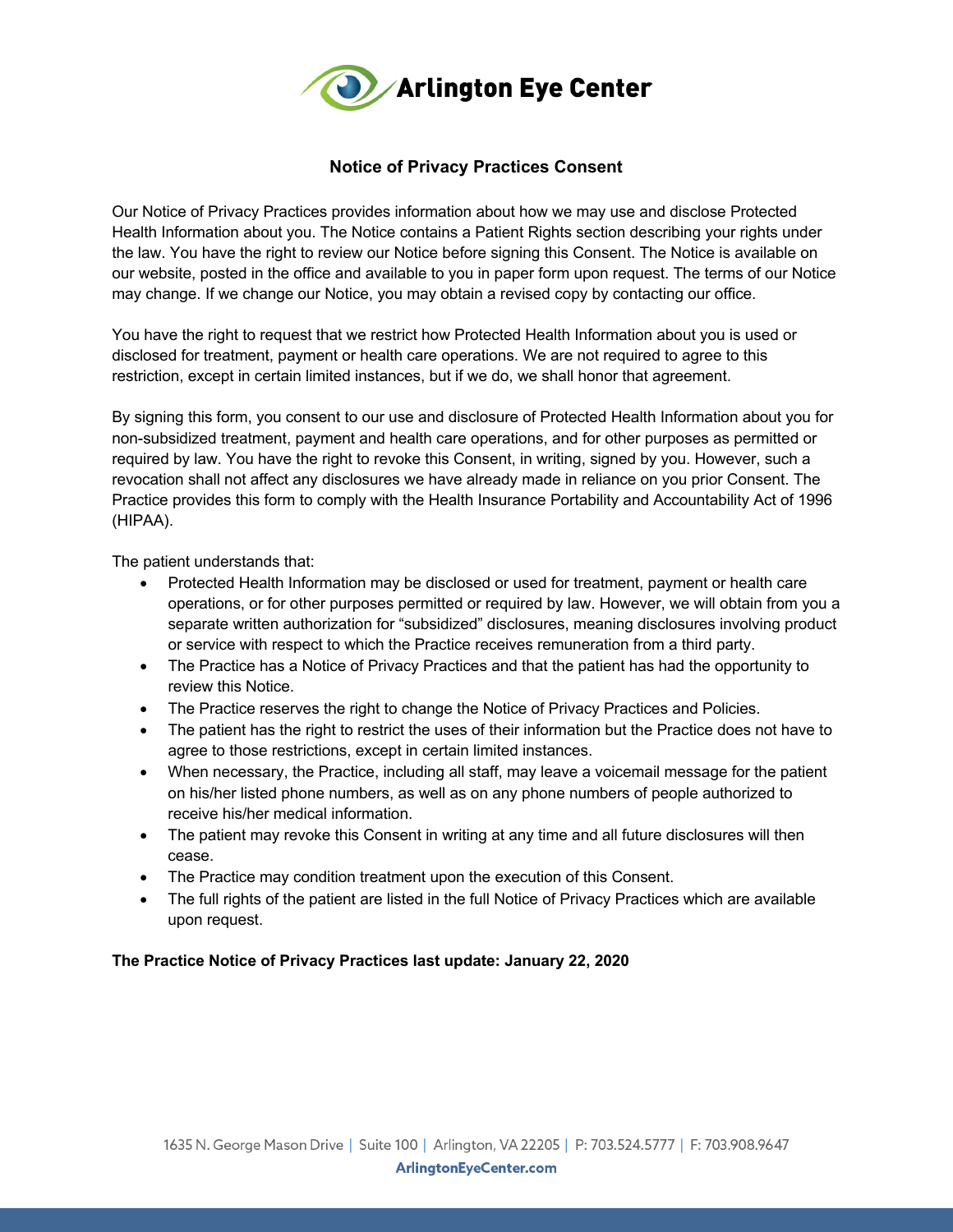

## **Notice of Privacy Practices Acknowledgement Form**

Chesapeake Eye Care Management, LLC

 Management's Notice of Privacy Practices. I am a patient at Chesapeake Eye Care. I hereby acknowledge receipt of Chesapeake Eye Care

OR

 $\overline{a}$ 

 I am a parent or legal guardian of the patient. I hereby acknowledge receipt of Chesapeake Eye Care Management's Notice of Privacy Practices with respect to the patient.

Patient's Name

Date of Birth

Signature Date **Date** 

 $\overline{a}$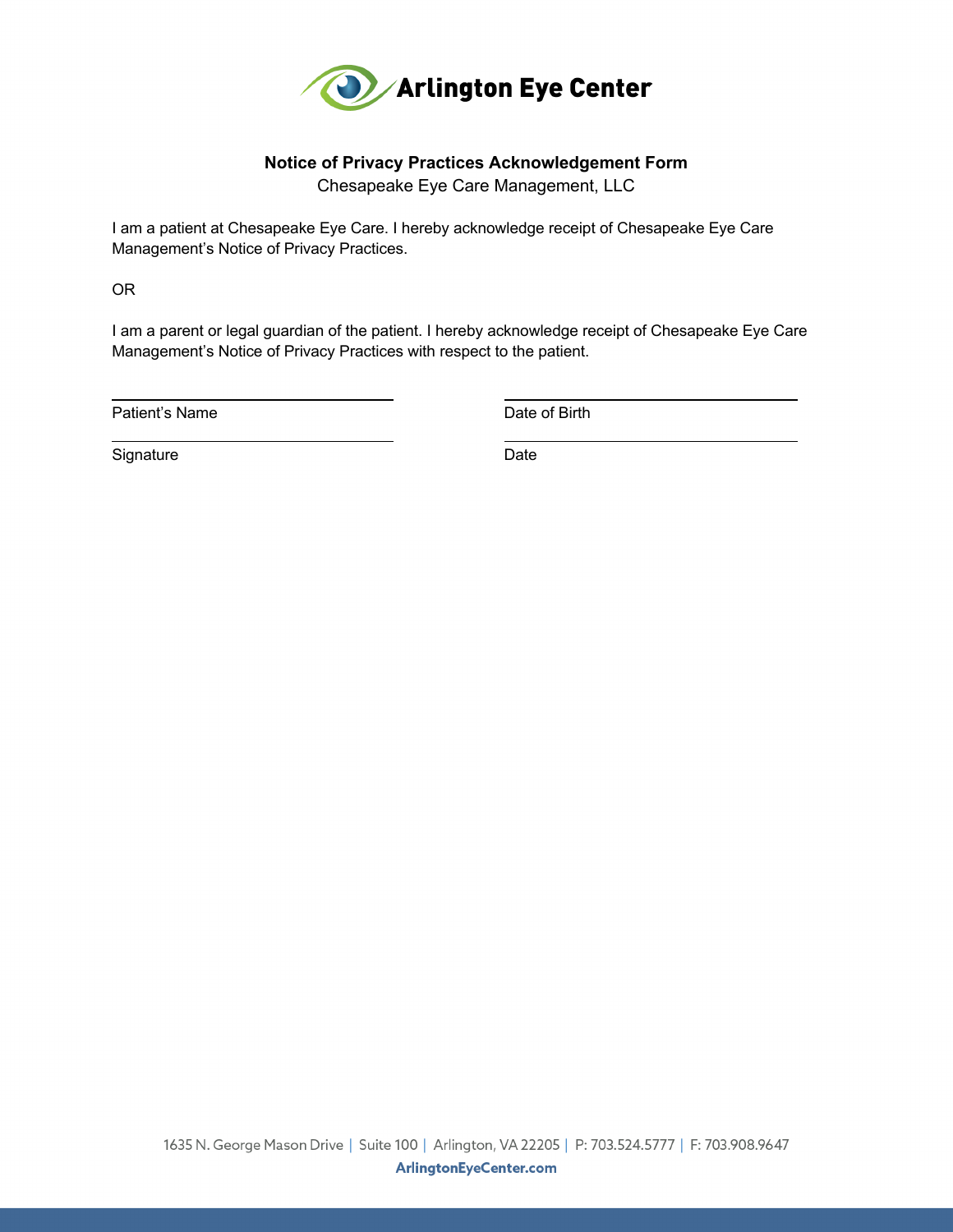

# **Financial Policy**

 Thank you for choosing a Chesapeake Eye Care Management provider. We are committed to providing you with quality and affordable health care. We realize that the cost of health care is a concern for our patients, and we are available to discuss our professional fees at any time. The following is a statement of our Financial Policy, which you must read, agree to and sign prior to treatment. Carefully review the information and please ask if you have any questions about our fees, policies or your responsibilities.

 *PATIENTS WITH INSURANCE:* Valid health insurance information must be provided to ensure appropriate reimbursement for your care. We ask that you present your insurance card at every visit. Patients are responsible for any pertinent deductibles, co-payments, "noncovered" services resulting from your insurance company with any questions you may have regarding your coverage. the insurance claim processing. Knowing your insurance benefits is your responsibility. Please contact

 *CO-PAYMENTS AND DEDUCTIBLES:* Co-payments are due at the time services are rendered. This arrangement is part of your contract with your insurance company. Failure on our part to collect co- payments and deductibles from patients is a direct violation of our contract with the insurance provider. If you are unable to pay your co-payment today, your appointment will be rescheduled.

 *MEDICARE PATIENTS:* We will file to Medicare on your behalf, and with valid and effective coinsurance and deductibles not covered by your additional (secondary/tertiary) insurance. Patients are secondary/tertiary coverage will also forward claims directly. Patients will be responsible for any resulting responsible for non-covered services/supplies under separate notice (referred to as an ABN).

 *REFERRALS:* Valid referrals and authorizations, as required by your insurance (including worker's compensation carriers), must be received before services are rendered. Otherwise your appointment will need to be rescheduled.

 *WORKER'S COMPENSATION and MOTOR VEHICLE ACCIDENT:* We will file a claim to W/C carriers and/or auto claims with valid information. You must obtain a claim number, phone number, contact person and name and address of the insurance carrier PRIOR to your visit. Payment for any services that we provide will ultimately be your responsibility if not paid promptly by another party.

**SELF PAY:** Self pay accounts are patients without insurance coverage. You are responsible for paying 100% of the charge at the time services are rendered.

 *COVERAGE CHANGES:* If your insurance changes, please notify us before your next visit so we can make the appropriate changes to help you receive your maximum benefits.

**STATEMENTS:** A statement will be sent to you once it becomes patient responsibility. It is our practice to bill patients once a month. If you wish to dispute the validity of the balance, we ask that you contact us immediately. Failure to make a timely payment will result in further collection action which could include accrued interest and attorney's fees.

 patient's follow-up appointment. We do ask that any outstanding balances are taken care of at that time unless discussed with either the Billing Manager or the Collections Specialist. *COLLECTION OF OUTSTANDING BALANCES:* All outstanding balances will be addressed at a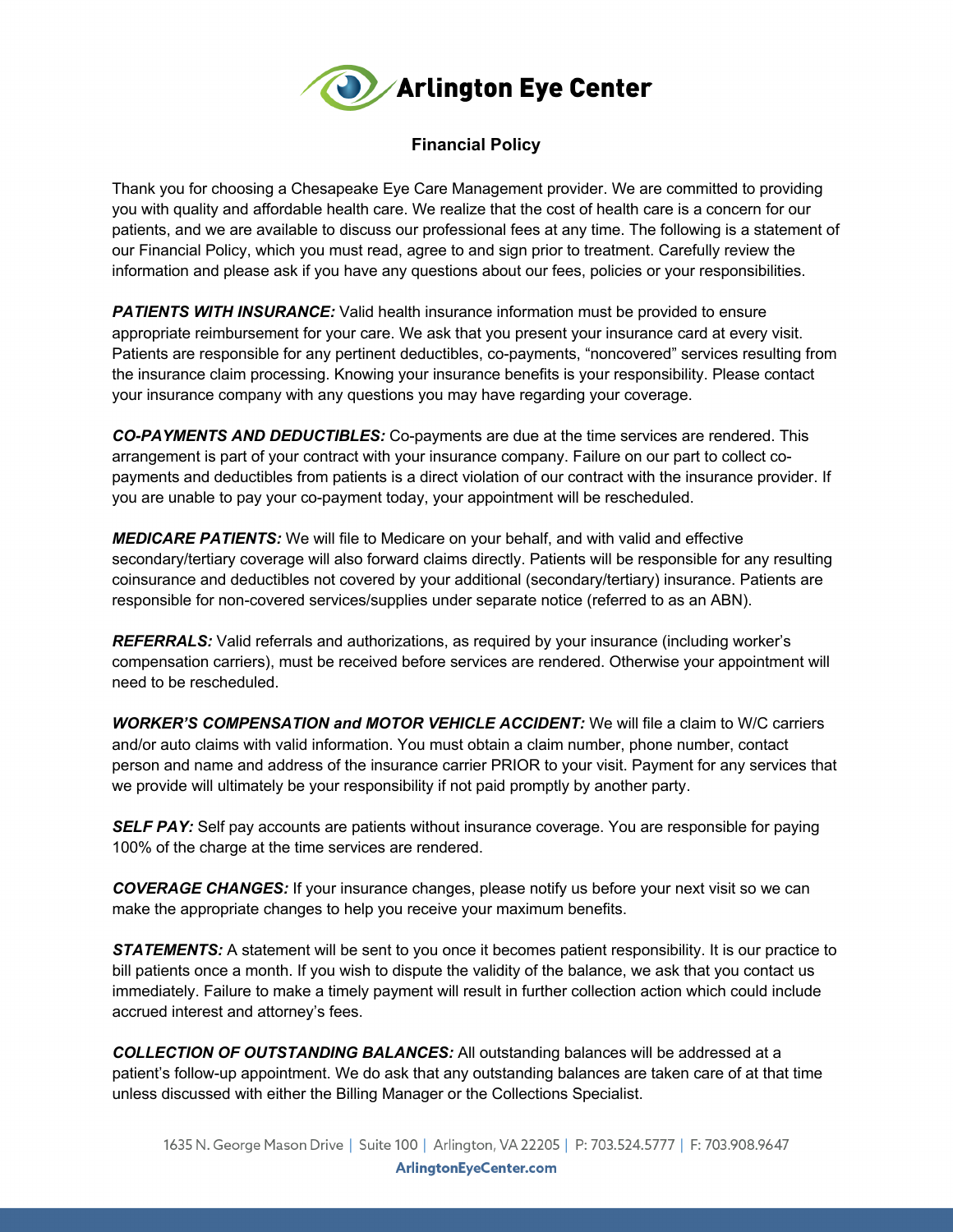

 *FORMS COMPLETION:* We do charge for completion of any forms that need to be completed by the physician. The fee will be discussed when the form is presented to the Front Desk.

 *CONTACT LENSES:* By signing this document you are agreeing to be responsible for the overall cost of your contact lenses. Your lenses must be paid in full at the time of pick up, unless discussed and approved otherwise by the prescribing doctor, and the billing department of Chesapeake Eye Care. If using your insurance, please be aware that if your insurance denies any coverage for your contact lenses, you will be held responsible for the remaining balance.

 *PAYMENT METHODS:* We accept payment by cash, check, Mastercard, Visa, Discover, American Express and CareCredit. Our practice is committed to providing the best treatment to our patients. Our prices are representative of the usual and customary charges for our area.

 *AUTHORIZATION/ASSIGNMENT OF BENEFITS:* For services rendered to me, I hereby authorize the release of private health information for the purpose of treatment and re-imbursement for such care. In addition, I hereby authorize and assign benefits directly to Chesapeake Eye Care and Laser Center, LLC. I have read and understand the above described Practice payment policies and patient responsibilities pertinent to me (and/or guarantor).

#### **Patient Authorization**

 I authorize Chesapeake Eye Care Management Affiliate to apply for benefits on my behalf for services rendered. I request payment from my insurance company to be made directly to the physician. I certify that the information I have reported with regard to my insurance coverage is correct and further authorize the release of any necessary information, including medical information for this or any related claims.

 I permit a copy of this authorization to be used in place of the original. I may revoke this authorization at obligation to pay for medical service provided when a statement is rendered. any time in writing. I understand that nothing herein relieves me of the primary responsibility and

 I understand I will be responsible for any collection fees if my account is delinquent and referred to an attorney for collection purposes. Attorney's fees of 15% will be charged in addition to principal balance of the account if referred to an attorney for collection purposes. Delinquent accounts accrue interest at the rate of 1.5% per month. Ver. Date. 03.25.2019

Patient's Name

Date of Birth

Signature Date **Date** 

 $\ddot{\phantom{a}}$ 

 $\ddot{\phantom{a}}$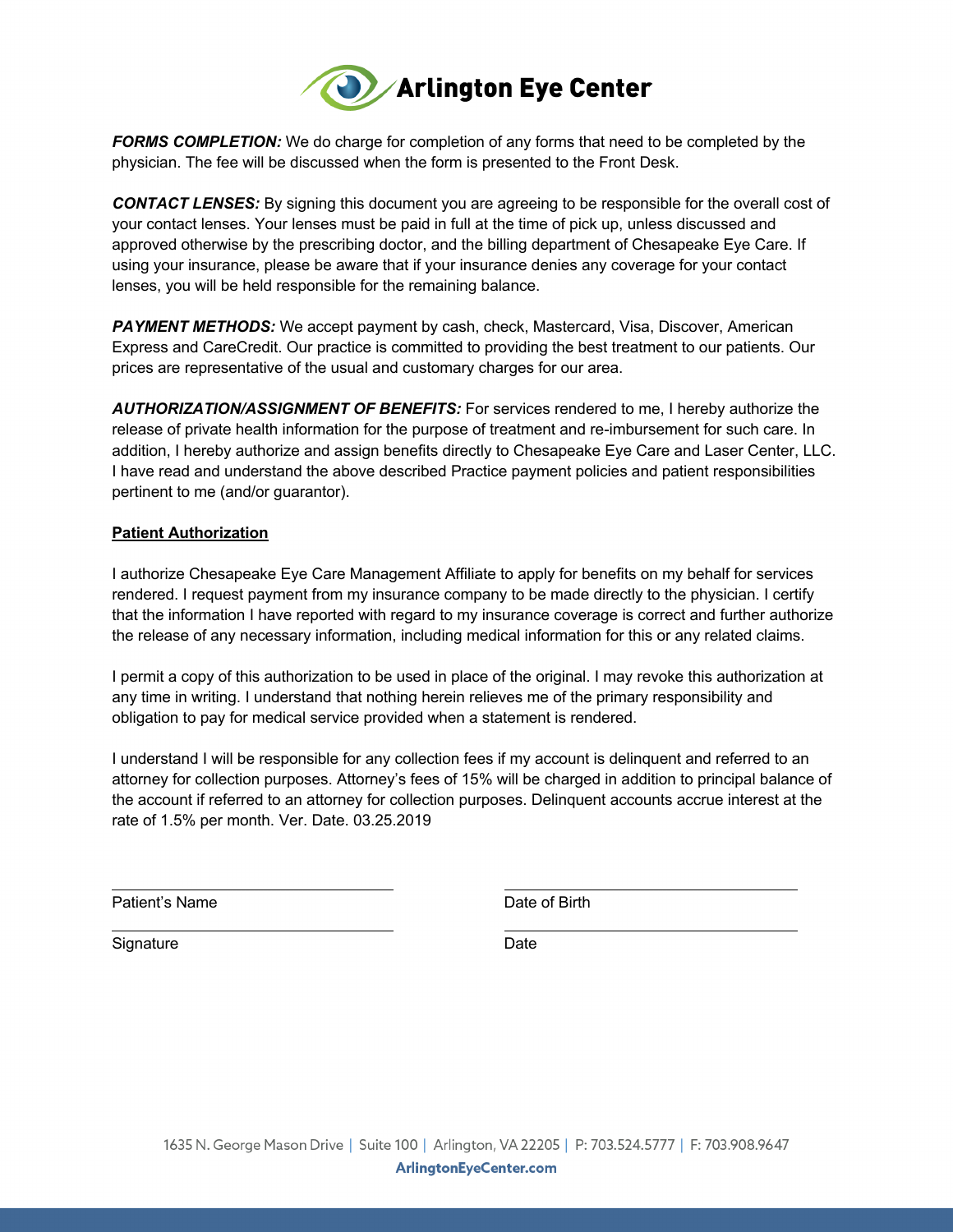

### **Notice to All Patients**

 With the increasing complexity of insurance billing, we are often finding there is confusion around medical and routine insurance coverage. Routine coverage is typical for non-medical eye exams and medical inform us of all insurance lines of coverage and your intentions for the visit today. We will not change a diagnosis after it has been submitted to your insurance company. We cannot be expected to know the insurance coverage of every patient we do not base our diagnosis on the patient's insurance coverage. insurance addresses medical related problems. Due to these misconceptions, we are asking that you

 To prevent erroneous denials and to help you collect from your insurance on the first filing of the claim, please clearly indicate during your exam today which insurance you are wishing to file to. In the event the exam is medically indicated, it may be necessary to change the insurance coverage to your medical plan. This is based on medical diagnosis, testing and decision making and should be received with you by your provider. If you have a concern regarding the doctor's diagnosis, please verify it upon checkout after your visit.

 If you are using Routine Insurance and the physician finds a medical diagnosis, your Medical Insurance will be billed, and you may have an out-of-pocket expense.

### **Medical Exam Refraction and Dilation Consent**

 A refraction is a test that is performed during your eye exam using a phoropter. Most people that have had an eye examination remember the refraction as the part of the examination in which the doctor or technician asks, "Which lens is clearer or better – lens one or lens two, or do they appear about the same?"

 This test is a necessary part of an ophthalmic examination to help determine your best possible visual acuity and to aid the physician in determining if there is a medical reason causing your symptoms. With this test, we determine whether you can be helped in any way by a new glasses prescription and the only way a new prescription can be written. This exam also indicates if any medical, optical or surgical treatment may be needed.

 Most major insurance companies do not cover charges for a refraction. Medicare is one company that does not pay for this service. The fee for refraction is \$55.00 and it is collected at time of service along with any co-payments, co-insurance, and/or deductibles your plan requires. These amounts are to be paid in full at the completion of your visit.

 It may be necessary to dilate your eyes during the course of your eye examination or treatment. Dilation results in sensitivity to light and inability to see well at close range for a few hours. We provide free disposable sunglasses or dark sunglass inserts. After dilation, patients should wear sunglasses, be cautious when walking and going up or down stairs. It is recommended that you consider bringing a driver in case the dilation effects are bothersome while driving.